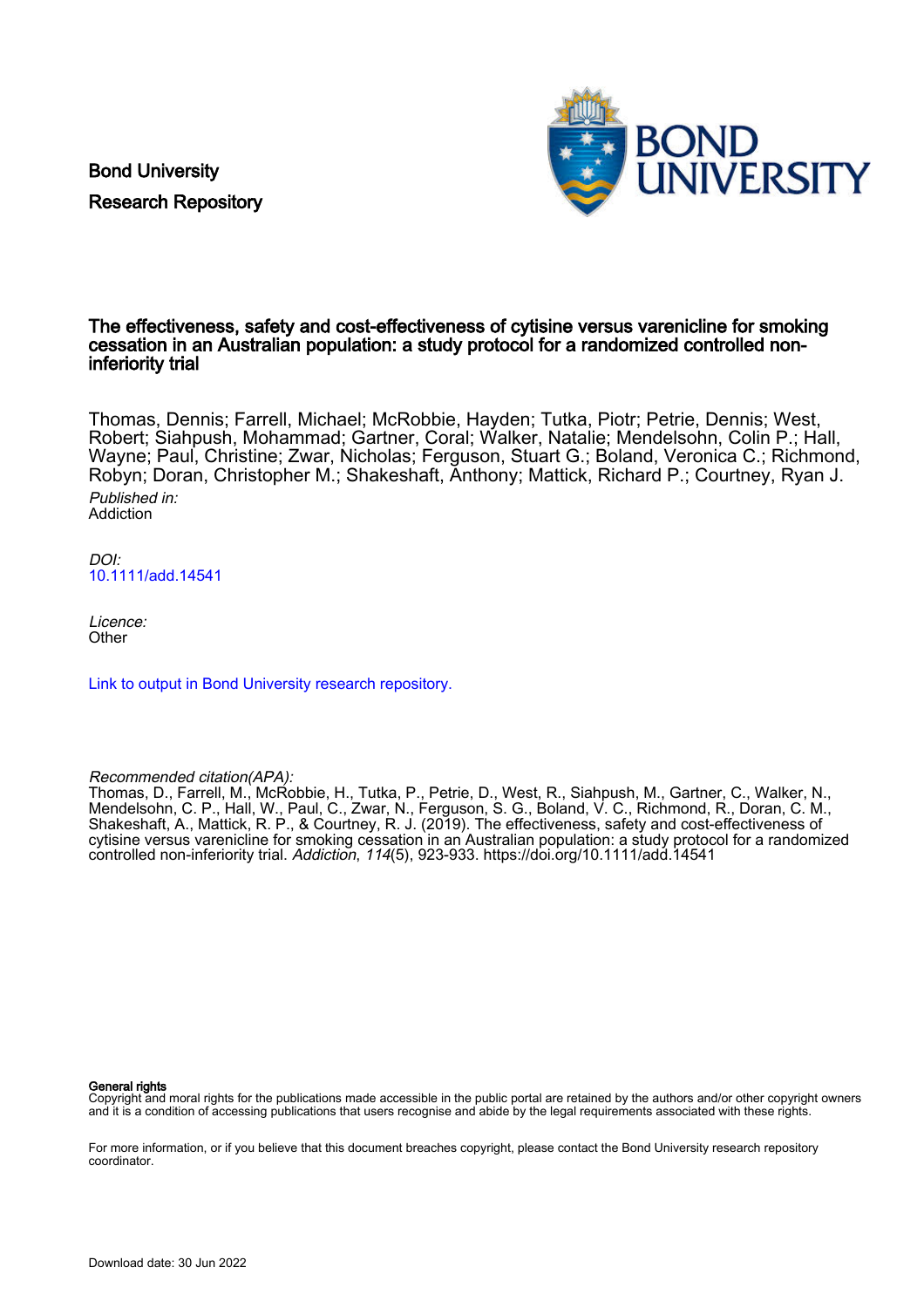#### **The effectiveness, safety and cost-effectiveness of cytisine versus varenicline for smoking cessation in an Australian population: A study protocol for a randomised controlled non-inferiority trial**

Thomas D<sup>1</sup>, Farrell M<sup>1</sup>, McRobbie H<sup>1,2</sup>, Tutka P<sup>1,3</sup>, Petrie D<sup>4</sup>, West R<sup>5</sup>, Siahpush M<sup>6</sup>, Gartner C<sup>7</sup>, Walker N<sup>8</sup>, Mendelsohn CP<sup>9</sup>, Hall W<sup>10,11</sup>, Paul C<sup>12</sup>, Zwar N<sup>9,13</sup>, Ferguson SG<sup>14</sup>, Boland VC<sup>1</sup>, Richmond  $R^9$ , Doran CM<sup>15</sup>, Shakeshaft A<sup>1</sup>, Mattick RP<sup>1</sup>, Courtney RJ<sup>1\*</sup>.

### **Author affiliations**

<sup>1</sup>National Drug and Alcohol Research Centre (NDARC), University of New South Wales (UNSW), Sydney, Australia

<sup>2</sup>Wolfson Institute of Preventive Medicine, Queen Mary University of London, London, UK

<sup>3</sup>Department of Experimental and Clinical Pharmacology, Laboratory for Innovative Research in Pharmacology, University of Rzeszów, Rzeszów, Poland

<sup>4</sup>Centre for Health Economics, Monash Business School, Monash University, Melbourne, **Australia** 

<sup>5</sup>UCL Department of Behavioural Science and Health, University College London, London, UK

<sup>6</sup>College of Public Health, University of Nebraska Medical Center, Omaha, United States

<sup>7</sup> Faculty of Medicine, School of Public Health, The University of Queensland, Brisbane, Australia

<sup>8</sup>National Institute for Health Innovation, School of Population Health, University of Auckland, Auckland, New Zealand

<sup>9</sup>School of Public Health and Community Medicine, University of New South Wales, Sydney, Australia

<sup>10</sup>Faculty of Health and Behavioural Sciences, Centre for Youth Substance Abuse Research, The University of Queensland, Brisbane, Australia

<sup>11</sup>National Addiction Centre, Kings College, London, UK

 $12$ School of Medicine and Public Health, Faculty of Health and Medicine, University of Newcastle, Newcastle, Australia

<sup>13</sup>School of Medicine, University of Wollongong, Wollongong, Australia

<sup>14</sup>School of Medicine, University of Tasmania, Hobart, Australia

<sup>15</sup>Centre for Indigenous Health Equity Research, Central Queensland University, Brisbane, Australia

**\*Corresponding author:** Ryan Courtney, National Drug and Alcohol Research Centre, University of New South Wales, Sydney NSW 2052 Australia

This article has been accepted for publication and undergone full peer review but has not been through the copyediting, typesetting, pagination and proofreading process which may lead to differences between this version and the Version of Record. Please cite this article as doi: 10.1111/add.14541

This article is protected by copyright. All rights reserved.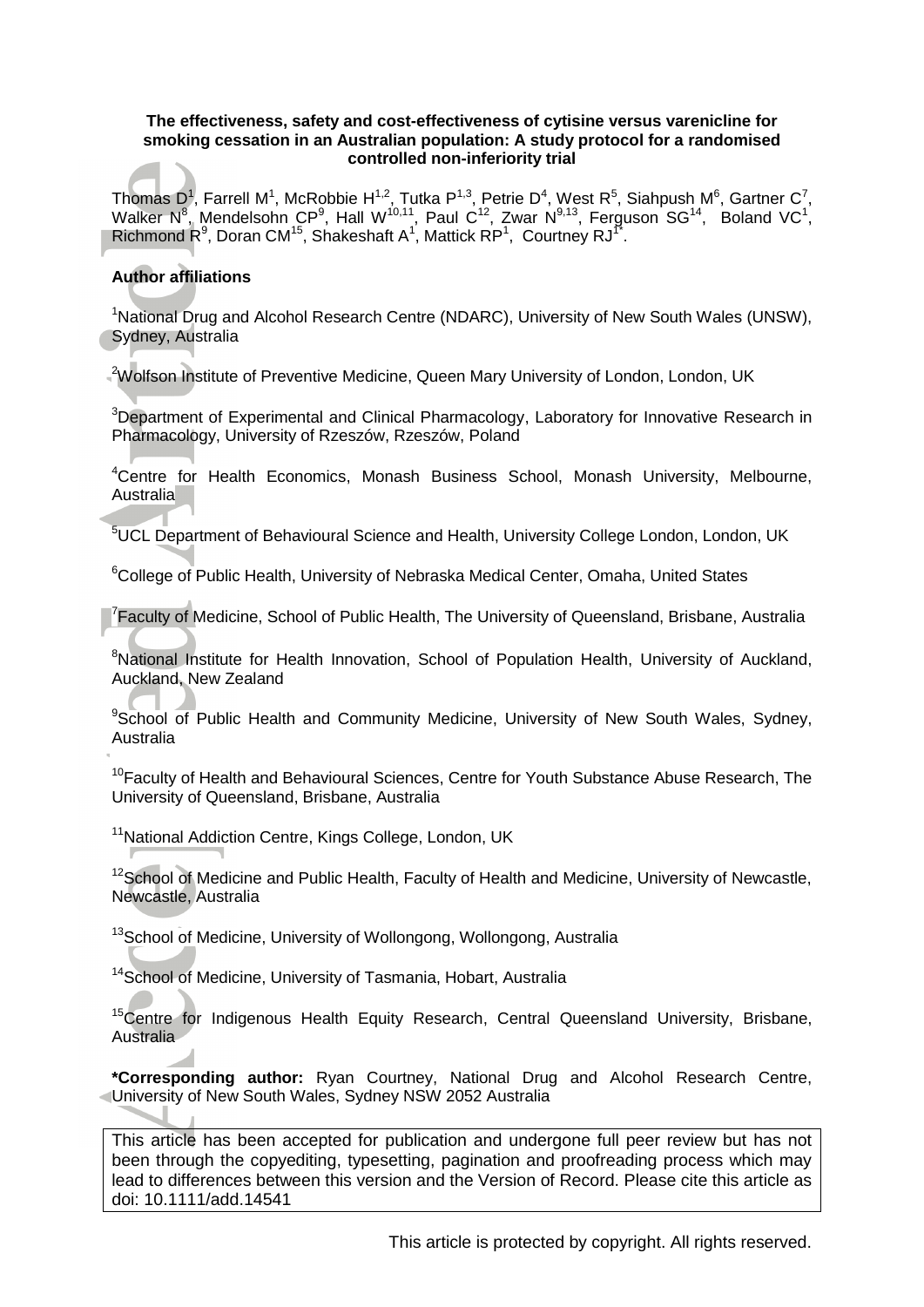#### T: +61 (02) 893 61004



**Running head:** Cytisine vs varenicline for tobacco addiction

#### **Word count:** 4117

**Funding:** This research is funded by a National Health and Medical Research Council (NHMRC) of Australia (GNT1108318) Project Grant. The National Drug and Alcohol Research Centre at the University of New South Wales is supported by funding from the Australian Government under the Substance Misuse Prevention and Service Improvements Grants Fund. RJC is supported by a Cancer Institute New South Wales Early Career Research Fellowship (GNT14/ECF/1-46).

**Competing interest:** No authors have received financial support from any companies for the submitted work. HM has received honoraria for speaking at smoking cessation meetings, and attending advisory board meetings, that have been organized by Johnson & Johnson and Pfizer. PT has undertaken consultancy for Aflofarm, a manufacturer of cytisine. RW undertakes consultancy and research for and receives travel funds and hospitality from manufacturers of smoking cessation medications. CG received paid travel and accommodation from Wellmark to present at the HIV Innovation Forum 2017, which was sponsored by an unrestricted educational grant from Gilead Sciences. NW and HM have previously received cytisine from Sopharma for the conduct of a non-inferiority trial of cytisine versus NRT. NW has previously received smoking cessation medication and matching placebo from Pfizer for the conduct of a relapse prevention trial in chronic obstructive pulmonary disease patients who smoke. NW has provided consultancy to the manufacturers of smoking cessation medications, received honoraria for speaking at a research meeting and received benefits in kind and travel support from a manufacturer of smoking cessation medications. CM has received funding from Pfizer Australia, GlaxoSmithKline and Johnson & Johnson Pacific for teaching, consulting and conference expenses. NZ has received honoraria from Pfizer and GlaxoSmithKline for advice on smoking cessation education programs and conference expenses. SGF has worked as a consultant to various pharmaceutical companies on matters relating to smoking cessation and has received researcher-initiated project grant funding from Pfizer (through the GRAND initiative).

**Trial registration:** Australian and New Zealand Clinical Trials Registry (ACTRN12616001654448).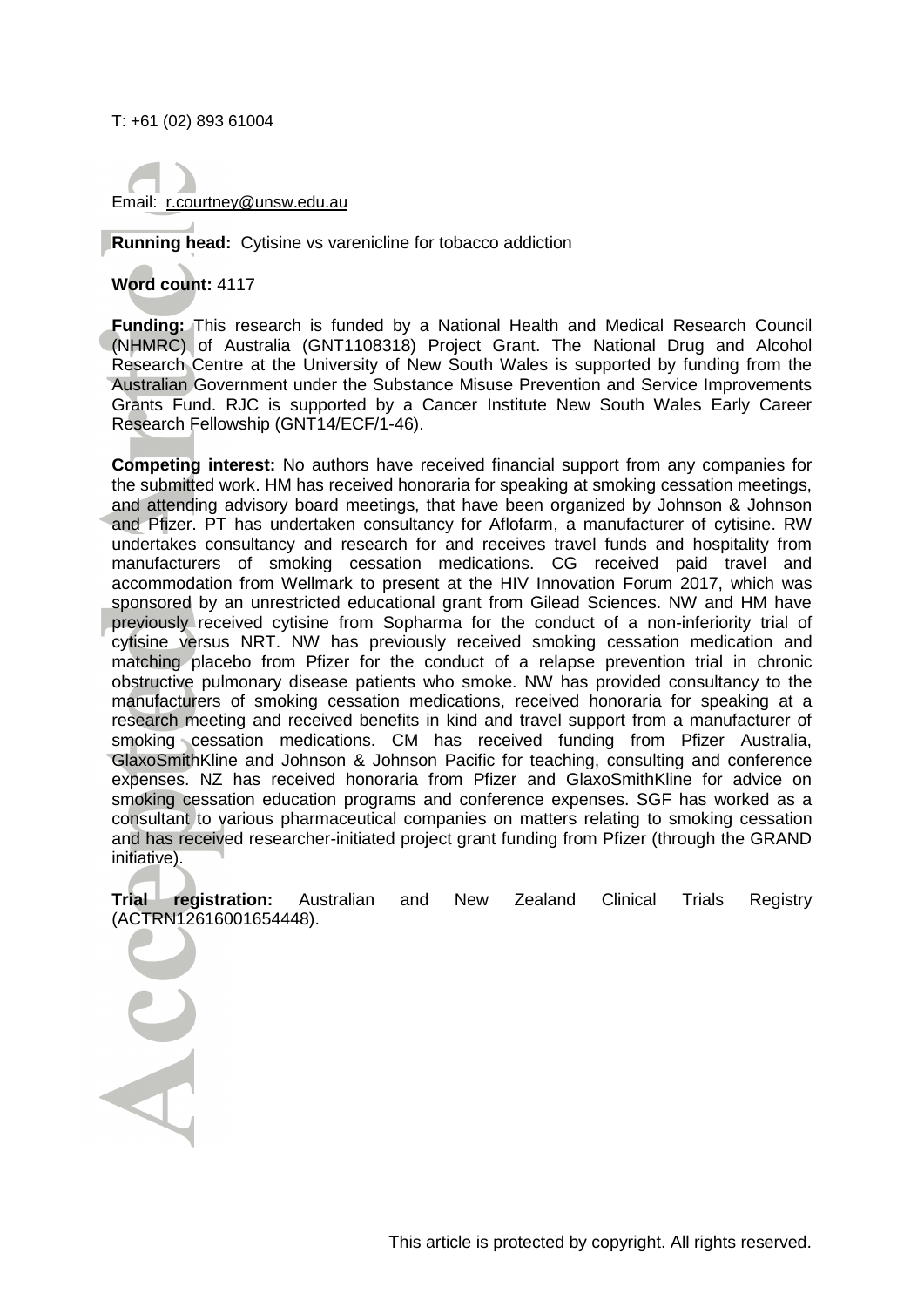### **ABSTRACT**

**Background and aims:** Smoking cessation medications are effective but often underutilised because of costs and side effects. Cytisine is a plant-based smoking cessation medication with over 50 years of use in Central and Eastern Europe. While cytisine has been found to be well-tolerated and more effective than nicotine replacement therapy, direct comparison with varenicline have not been conducted. This study evaluates the effectiveness, safety and cost-effectiveness of cytisine compared with varenicline. **Design:** Two arm, parallel group, randomised, non-inferiority trial, with allocation concealment and blinded outcome assessment. **Setting:** Australian population-based study. **Participants:** Adult daily smokers (N=1266) interested in quitting will be recruited through advertisements and Quitline telephone-based cessation support services. **Intervention and comparator:** Eligible participants will be randomised (1:1 ratio) to receive either cytisine capsules (25-day supply) or varenicline tablets (12-week supply), prescribed in accordance with the manufacturer's recommended dosing regimen. The medication will be mailed to each participant's nominated residential address. All participants will also be offered standard Quitline behavioural support (up to six 10-12 minute sessions). **Measurements:** Assessments will be undertaken by telephone at baseline, 4- and 7-months post-randomisation. Participants will also be contacted twice (two and four weeks post-randomisation) to ascertain adverse events, treatment adherence and smoking status. The primary outcome will be self-reported 6-month continuous abstinence from smoking, verified by carbon monoxide at 7-month follow-up. We will also evaluate the relative safety and cost-effectiveness of cytisine compared with varenicline. Secondary outcomes will include self-reported continuous and 7 day point prevalence abstinence and cigarette consumption at each follow-up interview. **Comments:** If cytisine is as effective as varenicline, its lower cost and natural plant-based composition may make it an acceptable and affordable smoking cessation medication that could save millions of lives worldwide.

**Keywords** Cytisine, varenicline, smoking cessation, tobacco, randomised controlled trial

ACCC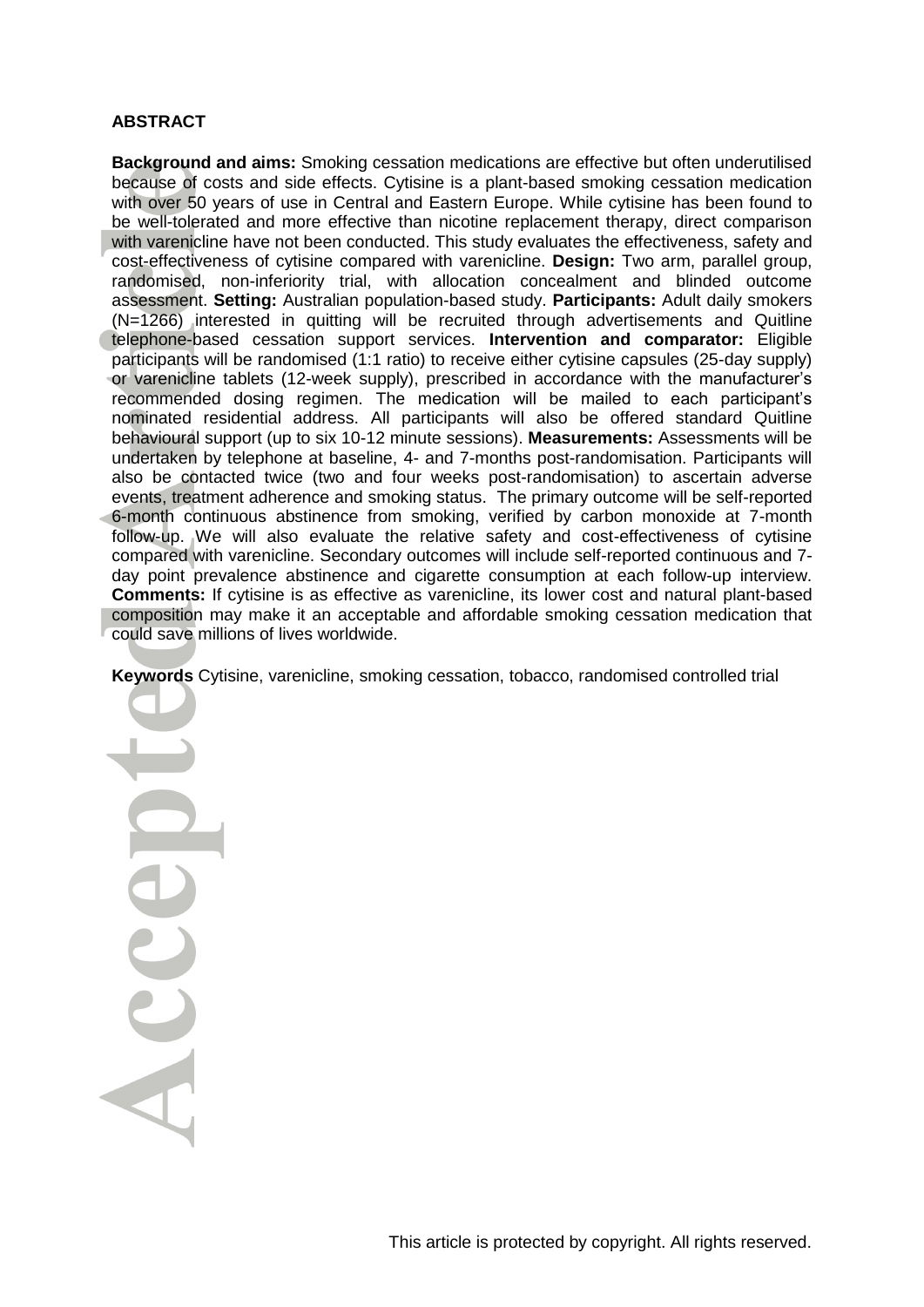#### **INTRODUCTION**

Tobacco smoking continues to be a leading cause of preventable morbidity and mortality worldwide(1, 2). Helping smokers to quit is therefore a priority. Bupropion, nicotine replacement therapy (NRT) and varenicline improve long-term abstinence rates when used in quit attempts(3). Bupropion and NRT are equally effective and varenicline is superior to both bupropion and NRT (when used singly). On current evidence varenicline is the most effective sole pharmacotherapy for smoking cessation(3). The safety of varenicline is also established. A recent large-scale (n=8144) study established its safety in smokers with and without psychiatric disorders (4).

Smoking cessation interventions can be highly cost-effective, but some medications come at a substantial cost to the health care sector and consumers and so may divert significant resources away from other interventions or be unaffordable(5). For example, in 2017, Australia's Pharmaceutical Benefit Scheme spent more than \$30 million subsidising varenicline(6). A wider choice of more cost-effective methods is needed to reduce the costs associated with smoking cessation and the global smoking burden in low- and middleincome countries (LMICs), where smoking cessation medications are unavailable, or cost prohibitive(7, 8).

Cytisine is a plant-based alkaloid found in members of the Leguminosae family (e.g., *Cytisus laburnum*)(9)*.* Like varenicline, cytisine is a partial agonist of nicotinic acetylcholine receptors (nAChRs), binding with high affinity to the α4β2 subtype, which is central to the effect of nicotine on the reward pathway. Cytisine acts by reducing the rewarding effect of nicotine and attenuating nicotine withdrawal symptoms(10, 11).

Cytisine was first used in Bulgaria as a smoking cessation aid in the early 1960s providing inexpensive and effective cessation support to millions of smokers in Central and Eastern Europe(10). Modelling suggests cytisine may produce substantial cost savings for the global healthcare system if used instead of common smoking cessation pharmacotherapies(12). A review concluded that cytisine is the most promising future smoking cessation treatment(13).

Cytisine is: (i) inexpensive to produce(9, 14) and currently priced at a half to a twentieth of other cessation medications(9); (ii) well-tolerated by smokers(15); (iii) requires a shorter treatment period (i.e., 25 days) than the 56 to 84 days for NRT, bupropion and varenicline(15); and (iv) plant-based which may be attractive for smokers who prefer 'natural' medicines(16).

Nine placebo-controlled and seven uncontrolled studies have demonstrated the safety and efficacy of cytisine(15, 17). Most of these studies did not meet contemporary standards and were published in non-English language Journals and hence cytisine did not receive considerable interest outside of Europe until a review was published by Etter et al in 2006 (14, 17, 18). One high-quality pragmatic non-inferiority trial (n=1310) found that cytisine was superior to NRT in improving self-reported continuous abstinence rates at one week, and one, two and six months when both groups received minimal behavioural support(19). Although the self-reported adverse event (AE) rates were higher in the cytisine group than in the NRT group (31% and 20% respectively), the majority of events were mild to moderate in severity and self-limited. The most frequent AEs in the cytisine arm were nausea/vomiting and sleep disorders (4.6% and 4.3% of the total sample that received cytisine respectively). Among smokers who received cytisine and reported an AE, over 82% would recommend cytisine to a smoker who wanted to quit. Moreover, West et al in 2011 reported that the latest Periodic Safety Update provided to European authorities (based on seven million cytisine users) did not identify any safety concerns(20).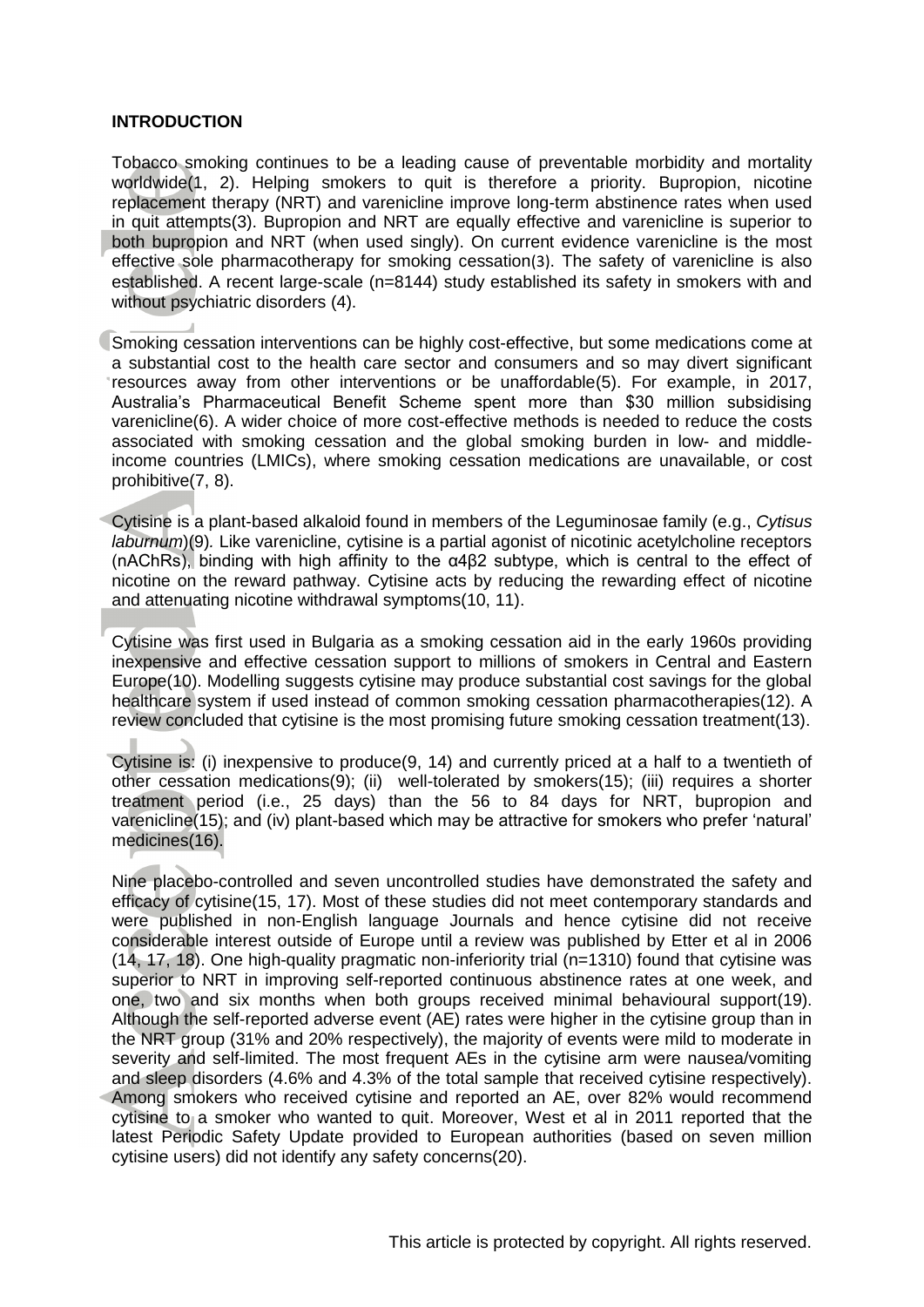Cytisine may be as effective, cheaper and therefore more cost-effective than varenicline(21). However, there are no clinical trials comparing cytisine with varenicline in the same population. The primary objective of this study is to evaluate the effectiveness of cytisine compared to varenicline on six-month continuous abstinence verified at seven-month followup. We will also compare the relative safety and the cost-effectiveness of cytisine to varenicline. We hypothesise that cytisine will be at least as effective and more cost-effective than varenicline.

## **METHODS**

### **Design**

Parallel group, non-inferiority, randomised controlled cost-effectiveness trial.

### **Setting**

This is a population-based study undertaken in New South Wales, Australia. Screening and consenting processes will be completed by staff at the Trial Coordinating Centre (TCC) located at the *University of New South Wales (UNSW), National Drug and Alcohol Research Centre (NDARC),* Sydney, Australia. Baseline and follow-up computer assisted telephone interviews (CATIs) will be completed by an independent Contract Research Organisation (CRO) – *The Social Research Centre (SRC)* located in Melbourne, Australia.

#### **Study criteria**

#### *Inclusion criteria*

At least 18 years of age; current daily smoker (smoking at least one cigarette per day at the time of screening); willing to make a quit attempt using the medication provided (cytisine or varenicline); able to provide verbal informed consent; have access to a telephone; and willing to complete baseline and follow-up telephone interviews.

#### *Exclusion criteria*

Pregnant, breastfeeding or planning to become pregnant in the next 7-months; currently using smoking cessation medications; participating in another smoking cessation study; having known hypersensitivity to the active substance or to any of the excipients; hospitalised for any of the following medical conditions in the previous 3-months: arrhythmia, heart attack, stroke, severe angina; or diagnosed with pheochromocytoma or hyperthyroidism.

#### **Participant recruitment**

Participants will be recruited from two recruitment streams.

#### *Quitline*

Trained Quitline counsellors will briefly inform their clients about the study (i.e., a study that provides free support to smokers to quit) and ask if they are interested in hearing more about the study. Those interested will have their contact details passed onto the research team at the TCC.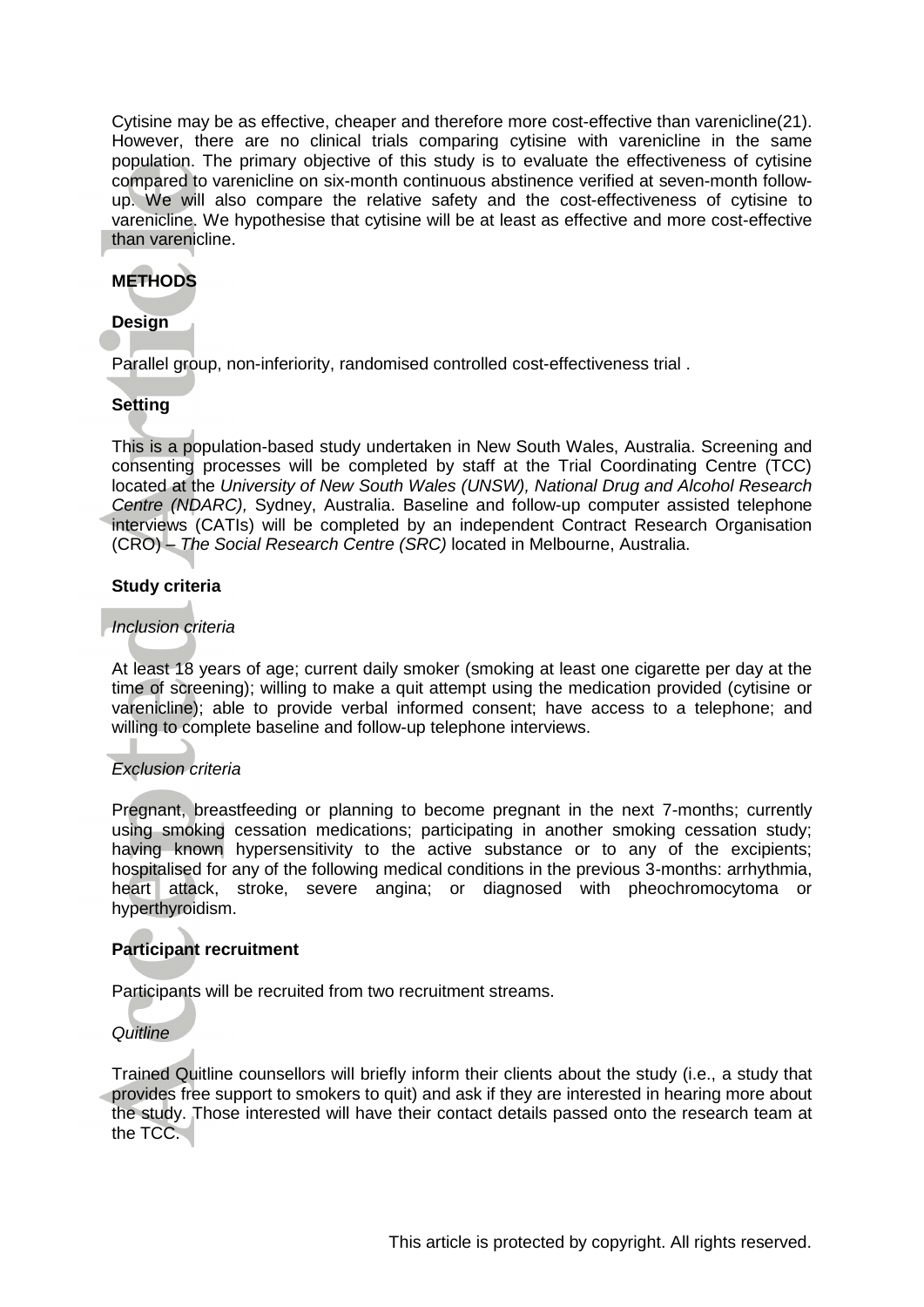#### *Advertisements*

We will advertise using: i) print (i.e., newspaper, letterbox flyer drops, posters and flyers displayed at primary care centres, pharmacies, notice/bill boards, and health and government organisations); ii) radio; and iii) digital media (i.e., Facebook and Google Ads, plus other online advertisements). The advertisements will include a toll-free study number for interested smokers.

### *Recruitment procedures*

All potential participants expressing interest in the study will be asked to choose their preferred method of receiving the participant information statement (i.e., via either hard copy mail or email or link to study website). The TCC will then contact potential participants, reiterate the study details, check eligibility including current medical conditions and medications, review self-reported medical history, and if eligible, obtain verbal informed consent. The consent will include a permission to audiotape the screening interview, providing access to screening files to a study clinician (SC) and permission to transfer contact details between various stakeholders involved in the study (see Figure 1). All randomised participants will also receive a consent form for releasing their Medicare and Pharmaceutical Benefits Scheme (PBS) claims information, though it is not a requirement for study participation.

The product monographs for cytisine and varenicline advise caution for the following conditions: psychiatric illness, ischemic heart disease, heart failure, cerebrovascular diseases, obliterating arterial diseases, diabetes mellitus (caution indicated for those who are on insulin therapy), renal and hepatic insufficiency, hypertension, active gastroesophageal reflux disorder or peptic ulcer disorder and people with history of seizures. If a cautionary condition is self-reported, the SC will consult the participant via phone before enrolling them in the study. If the current status of the condition is uncertain or further information is required, the participant may be asked for a letter of clearance from their usual doctor.

Participants' mental health status will be assessed using the short and validated Kessler Psychological Distress Scale (K6)(22). All participants with a score of 13 or above (probable serious mental illness) will be referred to the SC for further evaluation before enrolment. Suicidal ideation will be assessed using adapted items from the Australian National Survey of Mental Health and Wellbeing (Did the below experience ever happen to you? The experience is "You seriously thought about committing suicide" [A serious thought is having suicidal thoughts for a few days or making plans for it or attempting to do it. It is not a momentary or passing thought at some stage of your life]. If "yes", did that experience happen to you at any time in the past 12 months?). Those who report suicidal thoughts in the previous 12-months will be evaluated by the SC.

The SC will screen and assess all consented participants' files and provide final sign off, after which participants are referred to the CRO for a baseline CATI. Details of consented participants will be sent to the CRO using a secured file transfer system (ShareFile®). Further information is provided in the study flow diagram (See Figure 1).

#### **Randomisation: allocation concealment and sequence generation**

Participants will be randomised to treatment after completion of the baseline CATI. The data collection system at the CRO (UNICOM® Intelligence) will assign a unique randomisation number to all participants using a pre-generated randomisation list embedded in the system. The allocations will be undertaken using the permuted block design (with unequal block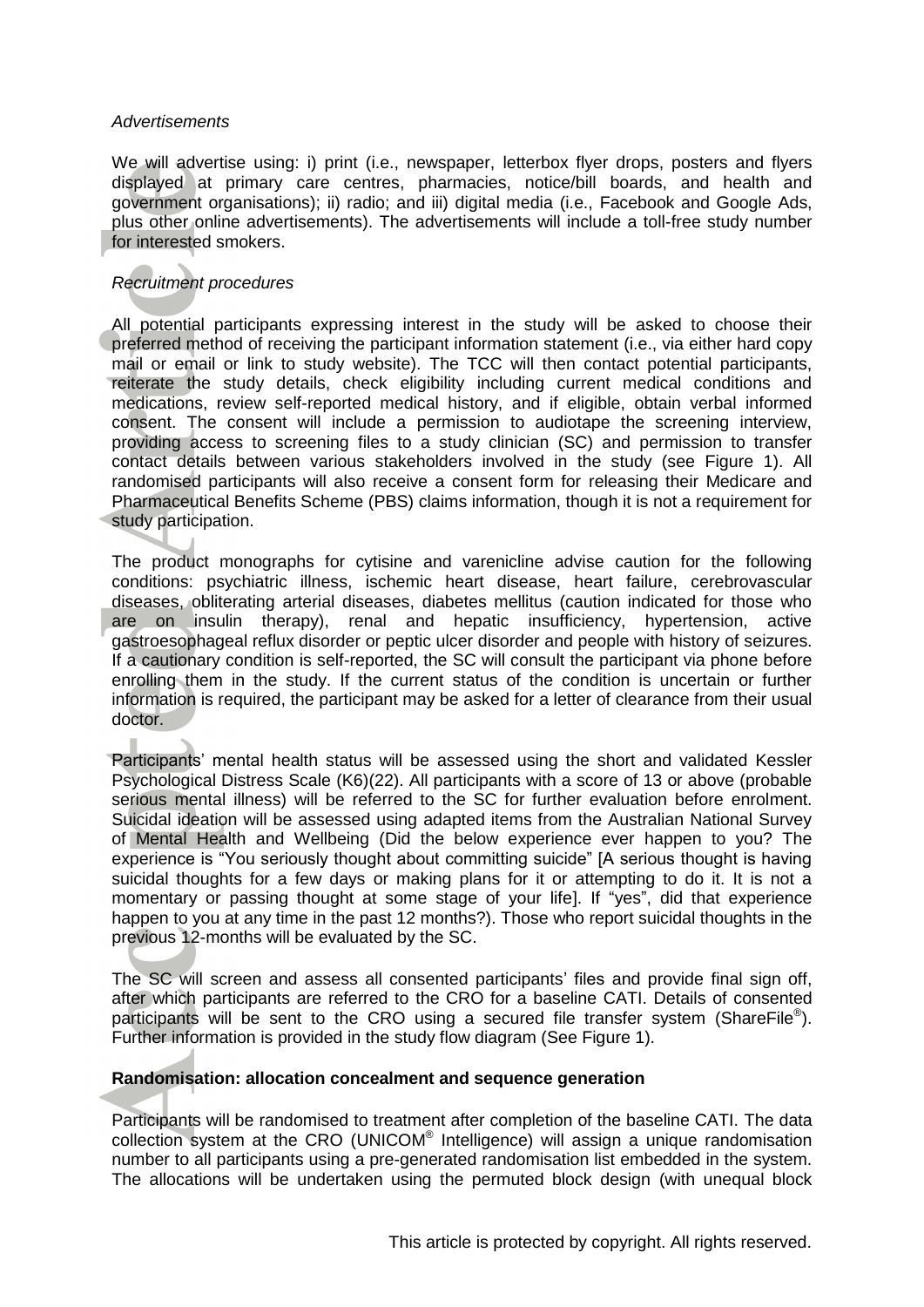sizes of 12 and 16)(23). After baseline interview, the system will randomise participants to either of the treatment arms in a 1:1 ratio. Only the independent statistician will have access to the pre-generated randomisation list.

### **Blinding**

All outcome assessments will be conducted by the independent CRO. The interviewers who conduct outcome assessments will use the unique study ID (i.e., randomisation number) and not know the person's treatment allocation. To prevent participants revealing their treatment allocation to the interviewer, the person conducting follow-up assessments will use a protocol that instructs participants at the outset of each interview not to discuss treatment allocations with the interviewer. Because of differences in dosage form, dosing regimen, treatment duration and quit day, participants and research staff (who perform day-to-day activities and conduct check-in calls) cannot be blinded.

### **Study treatments**

Participants will be randomised to receive either cytisine or varenicline. The CRO will provide the information on the allocated medication and designated quit date after randomisation. Participants will be advised to follow the dosing regimen as recommended by the manufacturer (See Supplementary Table 1 and 2). Study medications and materials will be delivered to participants' residential address by mail from a central pharmacy– *ePharmacy* located in Brisbane, Australia. A trained study pharmacist at the central pharmacy will reevaluate participants' medical and medication history before dispensing the study medications.

### *Intervention group*

Participants in the intervention group will receive the standard 25-day supply of 1.5 mg cytisine micronised capsules (Desmoxan brand). The designated quit date will be on the fifth day from the start of the treatment. The medication will be sent in one shipment.

### *Comparator group*

Participants in the comparator group will receive the standard 12-week supply of 0.5 mg/1.0 mg varenicline tablets (Champix brand). The initiation pack (4-week supply) will be dispatched immediately after randomisation. The continuation pack (8-week supply) will be dispatched to those who have started the initiation pack (as confirmed by phone) and are interested to continue treatment. The designated quit date will be on the eighth day from the start of the treatment.

### *Quitline support*

All participants will be offered standard Quitline behavioural support. This includes a free call-back service with scheduled additional support calls (six 10-12 minutes sessions) from a counsellor, and a quit kit containing self-help quitting guides(24). TCC staff will complete an online referral form on behalf of participants who gave consent to be referred to Quitline. Consent to receive Quitline support is not required for study enrolment and those recruited via Quitline will not be referred.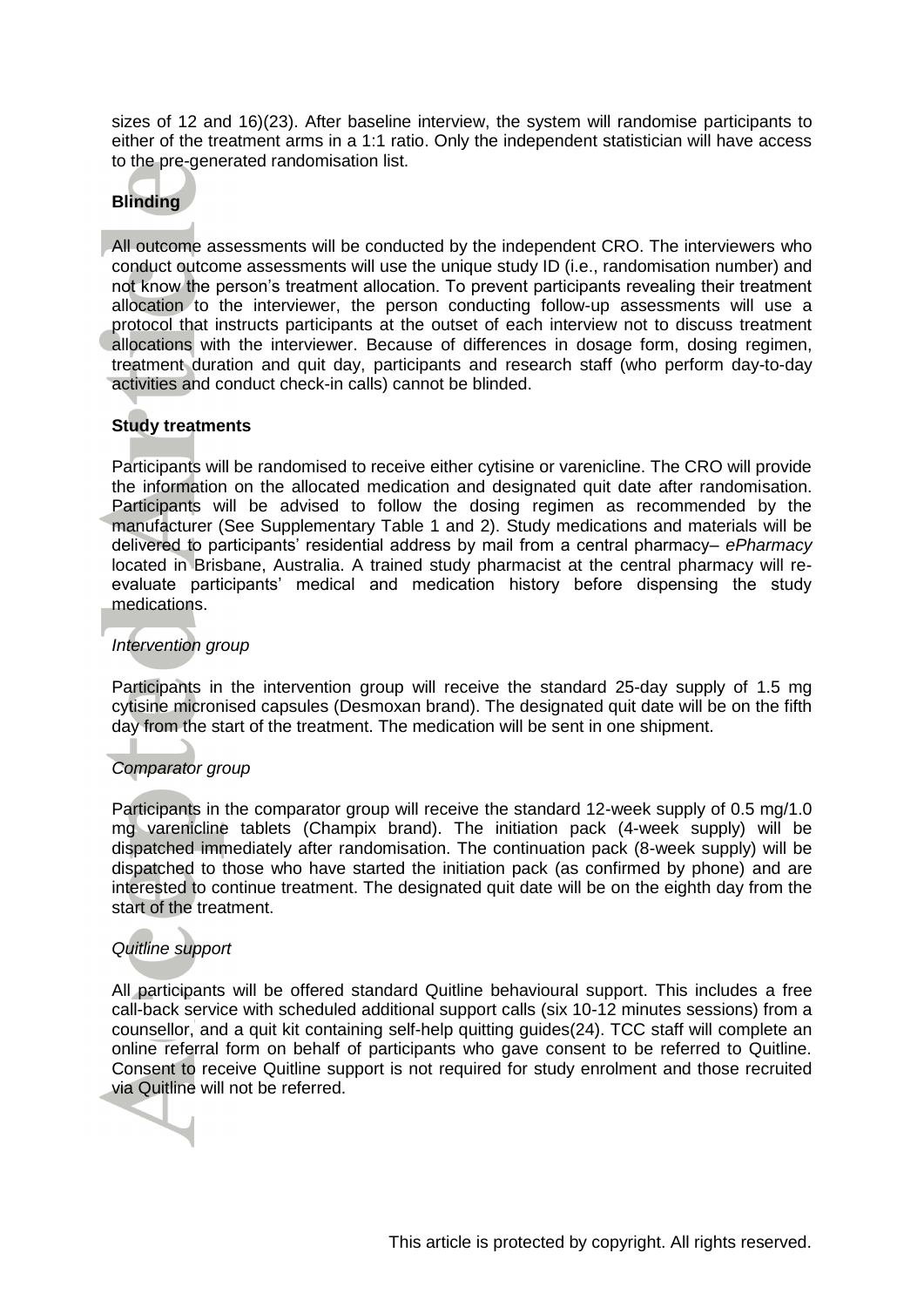### **DATA COLLECTION AND MEASUREMENTS**

#### **Follow-up**

The independent CRO will complete all assessments at baseline, and at 4- and 7-month post-randomisation (See Figure 2) using a structured CATI program. Participants will be reimbursed \$40 for completing each interview.

### **Check-in calls**

All participants will receive two check-in calls (See Figure 2). The non-adherence and adverse side effects usually occur during the initial phase of treatment and hence we will conduct 2 check-in calls during the first month of treatment. This is the first study using check-in calls to capture a comprehensive data on cytisine's safety, and more than 2 checkin calls are not feasible due to study budget constraints. These calls will be conducted by trained research staff at the TCC. The study clinician will be notified of any unusual or serious health problems identified during these calls.

#### **Treatment adherence**

Participants will receive a clear instruction on the dosage regime immediately after randomisation by the CRO. The participants will also receive consumer medicine information and a leaflet detailing dosage regimen, designated quit day, common side effects and study contact details along with the medication pack. The treatment adherence will be monitored during the check-in calls and those who are not adherent will be encouraged to use the medication as per the schedule. Self-reported treatment adherence will be assessed at follow-up 1 and 2.

#### **Measurements**

#### *Primary outcome*

The primary outcome will be biochemically verified 6-month continuous abstinence at 7 month post-randomisation. Six months continuous abstinence will be defined by self-report as not having smoked more than five cigarettes for the entire 6-month period preceding the 7-month follow-up(25). Only participants who self-report continuous abstinence at 7-month post-randomisation will be biochemically verified. Participants meeting this self-reported criterion will be asked to perform a Carbon Monoxide (CO) breath test. Participants will be asked to either visit the TCC or have a trained researcher attend their home to perform this test. Participants will be reimbursed \$40 for test completion.

The CO level in the exhaled air will be measured using a hand-held Micro<sup>+</sup> Smokerlyzer (Bedfont Scientific Ltd, Maidstone, Kent, England). The exhaled CO level is the cheapest, easiest and most simple method of verifying tobacco use with around 90% sensitivity and specificity(26). A participant with an exhaled CO level of ≤9 ppm will be considered abstinent(26). Participants who self-report abstinence but are unable or unwilling to complete CO test will be classified as smoking (treatment failure) for the primary outcome.

#### *Secondary outcome measures*

The secondary outcome measures are: 1) Participant self-reported continuous abstinence at each follow-up interview (3-month continuous abstinence at 4-month follow-up and 6-month continuous abstinence at 7-month follow-up; 2) Self-reported 7-day point prevalence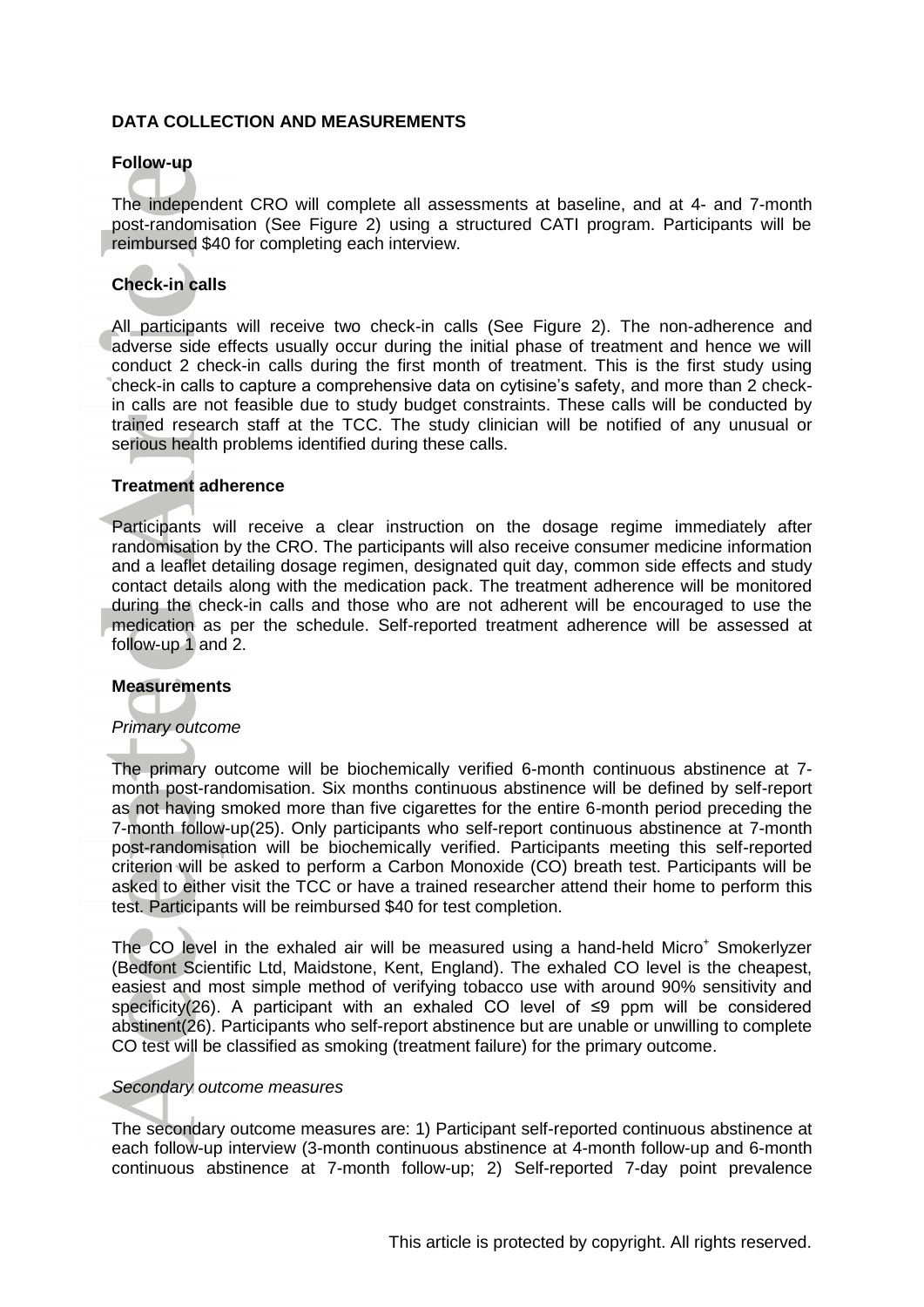abstinence (defined as prevalence of abstinence during seven consecutive days immediately preceding the follow-up) at 4- and 7-month follow-ups; and 3) Self-reported cigarette consumption at each follow-up.

### *Safety monitoring*

Participants will complete two check-in calls and two follow-up interviews during which data will be collected on the type, severity, causality, action taken, and outcome of self-reported AEs will be collected. A toll-free number will be available for participants to self-report any AE and seek advice from staff at the TCC.

An AE will include any illness, sign, symptom, or clinically significant abnormality that has appeared or worsened during the clinical trial, regardless of its causal relationship to the study medications. All AEs will be carefully evaluated and summarised using MedDRA (Medical Dictionary for Regulatory Activities) coding. The severity will be assessed using Common Terminology Criteria for Adverse Events (CTCAE) version 4.0 general guidelines (i.e. grade 1 – Mild AE; grade 2 – moderate AE; grade 3 – severe AE; grade 4 – lifethreatening or disabling AE; and grade 5 – death related to AE). Causality will be assessed using the World Health Organization (WHO) criteria for causality assessment (certain, probable/likely, possible, unlikely, conditional/unclassified and unassessable/unclassifiable).

There are no formal stopping rules set for this study, but an independent Data Safety Monitoring Board (DSMB) will evaluate the safety data emerging from the study at least biannually and make recommendations on whether to continue the trial without changes, continue with changes or terminate the trial early.

### *Other measurements*

A number of potential baseline covariates, mediating factors and other outcome variables will also be collected at baseline and at each follow-up. Table 1 lists the data collection schedule for all variables (primary, secondary, covariates, mediating factors and exploratory outcomes).

#### **Sample size**

A sample size of 1266 (633 per group) will confer 90% power at the one-sided significance level of 0.025 to detect a non-inferiority margin of 5% between the two groups at 7-month follow-up. The 6-month self-reported continuous abstinence rate was 22% in the cytisine group in a recent pragmatic trial in a similar group of smokers, i.e. motivated Quitline callers(19). For the power calculation, we have assumed a conservative 19% biochemically verified quit rate in the cytisine group. A Cochrane review identified continuous abstinence rates (≥6 months) for varenicline as approximately 27% compared to placebo(27). However, pragmatic evaluations have identified much lower rates of smoking cessation with varenicline and heterogeneity according to clinical practice and the population treated(28). For example, a recent study ( $n= 3,116$ ) assessing Quitline enrolees using varenicline identified a 17% continuous cessation rate at 6-months(29). A recent modelling study estimated that cytisine will be more clinically effective than varenicline(21). For the power calculation, we have assumed a 17% quit rate in the comparator arm given that this is a pragmatic population-based study.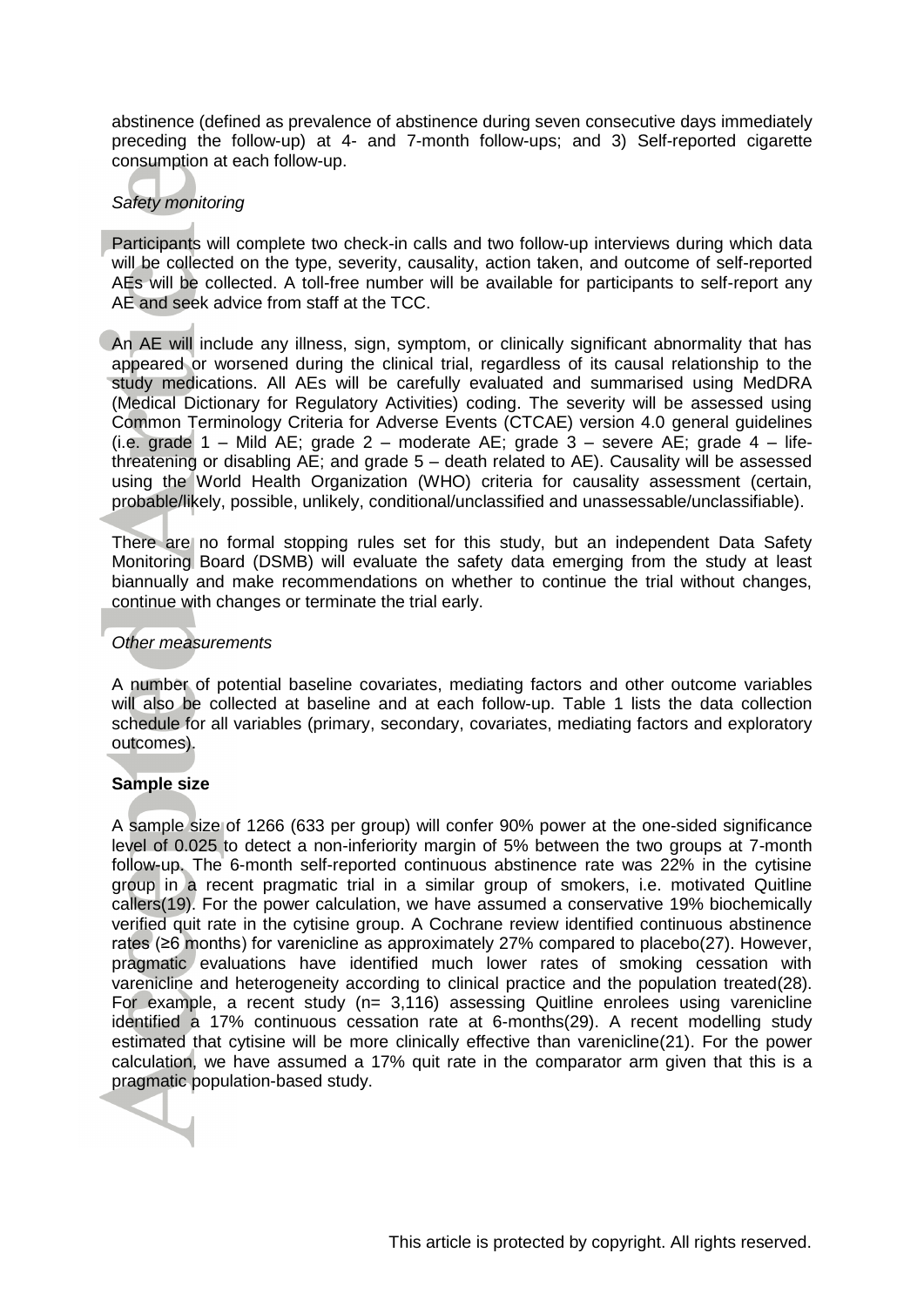#### **Data management**

The data at the TCC will be captured in a specially designed Microsoft SQL database. The clinician and central pharmacy will have restricted access to the SQL database using a secured gateway GlobalProtect. The data collected at the CRO will be stored in an electronic database, UNICOM® Intelligence. An automatic file transfer system will be designed by connecting MS SQL database with CRO and central pharmacy databases using a secured file exchange portal, ShareFile®. This will mediate the automatic file transfer between different stakeholders. The data will be encrypted in transit and in storage.

### **Data analysis**

#### *Baseline characteristics*

Baseline characteristics of the cytisine and varenicline group will be presented using frequency and percentages for categorical variables and means/standard deviations for continuous measures.

#### *Treatment effects*

The analysis plan will be pre-specified. The primary analysis will compare the quit rates between the two groups. Regression analysis will be used to compare quit rates between the two treatment groups (both adjusted and unadjusted). Non-inferiority will be evaluated by observing whether the lower bound of the 95% confidence interval for the risk difference in quit rate between cytisine and varenicline is above the non-inferiority margin (-5%).

The primary analysis will be conducted according to intention-to-treat (ITT) principles where missing data is treated as smokers. Sensitivity analyses will involve: (1) using multiple imputation to account for missing data; (2) excluding participants with missing data; and (3) excluding participants with protocol deviations (e.g., not adherent to treatment)(30).

Similar analyses (logistic regression) will be undertaken for the secondary cessation outcomes at each follow-up point. There will be an additional combined analysis of all time points using a regression model that includes time as a variable and uses a random intercept to adjust for correlated observations among individuals over time. The consistency of effects among the following subgroups will also be assessed using tests for heterogeneity (random-effects model) for primary outcome: age, gender, nicotine dependence (assessed using 2-item Heaviness of Smoking Index (HSI)  $\geq$  4 will be considered as heavy smokers and an HSI score of  $\leq$  3 will be considered as light smokers) and presence of any mental health condition. Regression models which adjust for mediating factors such as treatment adherence and Quitline use will also be analysed.

#### *Health economic analyses*

The cost-effectiveness analysis will take a healthcare system perspective. Costs will be captured by staff recording the time taken and resources used for assessment, administration, drug related costs and treating any complications. Downstream costs associated with government subsidised primary care use and other drug use will be collected by linkage with Medicare records. First the following within-trial analyses will be undertaken. The incremental costs between the cytisine and varenicline groups and incremental costs per additional quitter after the 7 months follow-up will be estimated. In addition, we will estimate the cost-effectiveness in terms of the incremental cost per additional Quality Adjusted Life Year (QALY) - as measured by linear interpolation between baseline, follow-up 1 and follow-up 2 QALYs weights as captured by the EQ-5D-5L.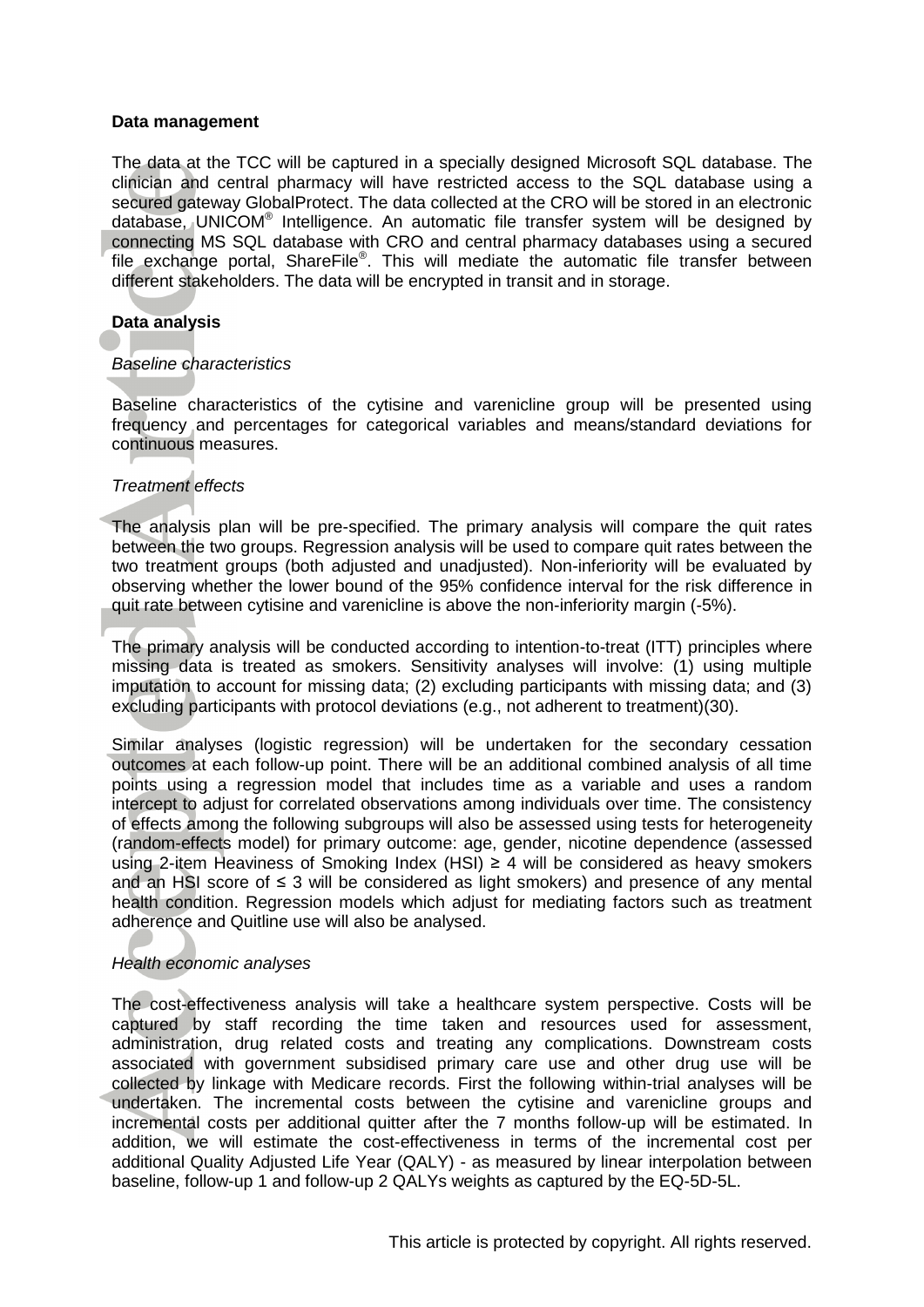Given that the majority of the health benefits and cost savings from quitting are likely to be experienced after the trial, the implications for lifetime QALYs and future costs will be modelled using the same Markov model structure as in the recent UK HTA report(21) to estimate the cost per QALY. Relapse rates and other parameters in the model will be estimated using the Household Income Labour Dynamics in Australia (HILDA) survey data, a large annual longitudinal cohort which began in 2001. Healthcare cost information will be used from the Australian Institute of Health and Welfare (AIHW) to estimate the savings from reduced morbidity.

All analyses will involve probabilistic sensitivity analysis to explore the robustness of the conclusions and explore the effects of lower levels of patient adherence. Our estimated incremental cost effectiveness ratios will also be compared with those estimated in the literature simply based on effectiveness of the intervention, the cost of the intervention and other standardised inputs(12). Given that cytisine is not available in Australia, a threshold analysis will determine the maximum price the government should be willing to pay. Planned sub-group analyses will also be conducted including nicotine dependence (heavy vs light smokers), presence of any mental health condition and socioeconomic status.

#### *Tolerability analysis*

All randomised participants who take at least one dose of cytisine or varenicline will be included in the safety analyses. The incidence of AE and frequency of treatment discontinuation in both groups will be compared using Chi-square statistic. All suspected unexpected serious adverse events reported during the study, and meeting the following criteria, will be evaluated promptly and summarised by treatment group: results in death; lifethreatening; requires inpatient hospitalisation or prolongation of existing hospitalization; results in persistent or significant disability/incapacity; congenital abnormality/birth defect; or an important medical event.

### **Ethics**

The trial will be conducted in compliance with the protocol, the principles of Good Clinical Practice(31), the National Health and Medical Research Council's (NHMRC) National Statement on Ethical Conduct in Human Research (2007)(32) and the Australian Code for the Responsible Conduct of Research (2007)(33). Ethical approval for this study was obtained from the University of New South Wales Human Research Ethics Committee. A Therapeutic Goods Administration (TGA) notification has been filed as cytisine is not a registered product listed on the Australian Register of Therapeutic Goods (ARTG).

ACC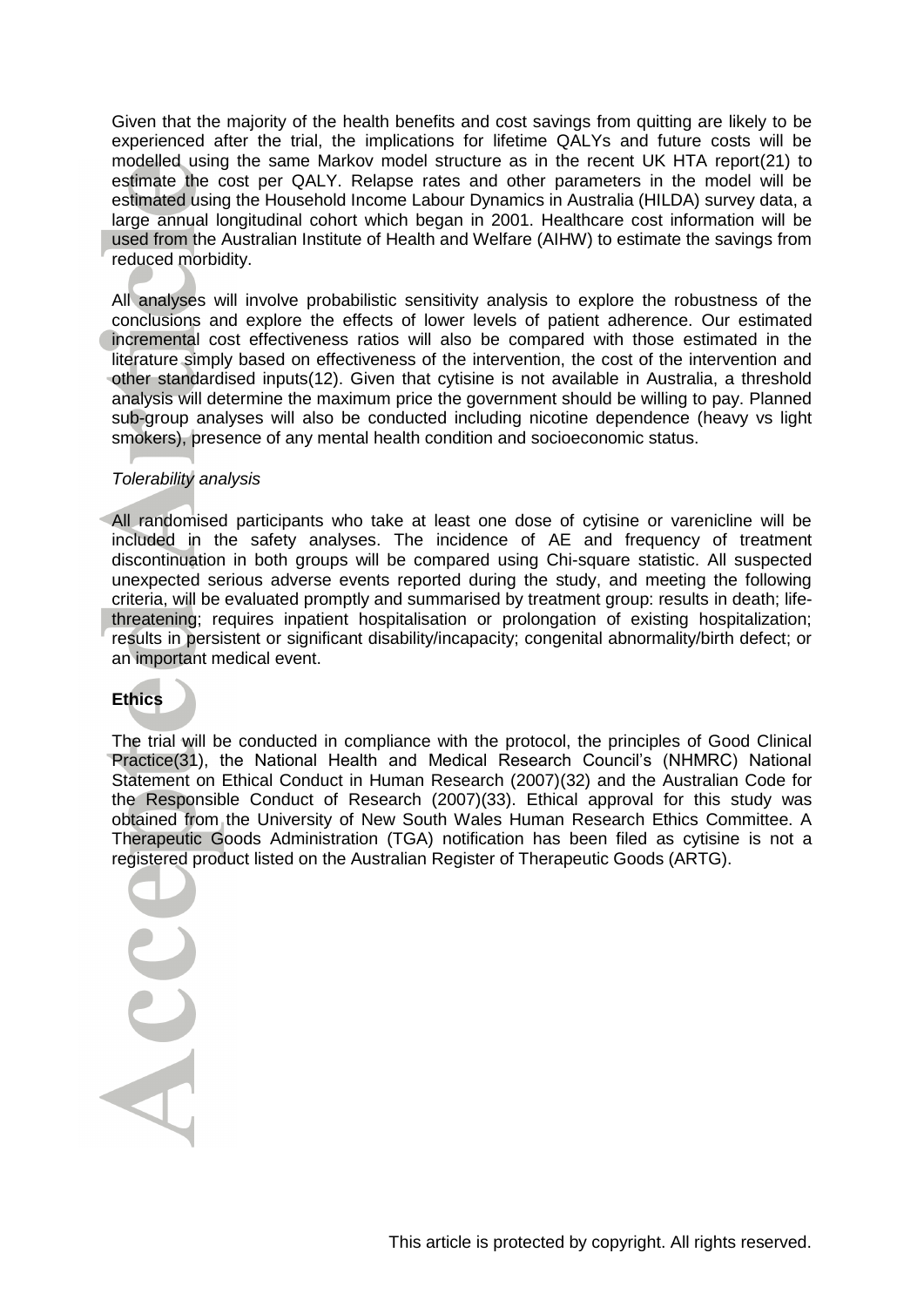#### **DISCUSSION**

If cytisine is at least as effective as varenicline it could provide a more affordable cessation treatment option for smokers globally that would make substantial savings for health care systems and consumers. Although the smoking rate in Australia has been substantially reduced over the last two decades, 12.8% of the Australian population still smoke daily(34). The shorter treatment regimen and natural composition of cytisine may attract more smokers using it as a quitting aid leading to further decrease rates of smoking. The study has the potential to inform policy on a treatment that could annually save millions of lives worldwide, particularly in LMICs where smoking rates are rising, and existing cessation treatments are prohibitively expensive.

This study has a large sample size and rigorous study design. The telephone-based interviews and assessments (telehealth) will improve the recruitment and retention rate as it will allow greater flexibility for participants to attend interviews (no travel included)(35). All outcome measures at each follow-up interview will be collected by a CRO independent of the research team. This is the first clinical trial using cytisine micronised capsules, all the previous clinical trials of cytisine used tablets but both contain 1.5 mg of cytisine.

This study has some limitations. Self-reported data will be used for adherence, safety and all other variables except for primary endpoint which will be biochemically verified. Since all data are collected remotely by telephone, it is difficult to accurately quantify and grade AEs (e.g., laboratory abnormalities, hypertension etc.). However, our trained research staff will prompt each participant during each interview to report any changes in their health status after commencing the study medication. Detailed information will be obtained to process each AE. All data will be collected using a structured CATI. While there are substantial differences between both arms – treatment duration (25 days versus 12 weeks), quit day ( $5<sup>th</sup>$ day versus  $8<sup>th</sup>$  day) and dispensing practices (one versus two dispensing) – we are adhering to the manufacturers standard treatment regimen which previous clinical trials have found to be safe and effective. The existing patent of varenicline will expire in 2020 which may reduce its current price.

#### **Clinical trial registration**

Australian and New Zealand Clinical Trials Registry (ACTRN12616001654448).

#### **Current status**

The trial started recruitment in January 2018, with recruitment expected to take 18 months. Trial findings are expected to be available early 2020.

### **ACKNOWLEDGEMENTS**

We would like to thank all our stakeholders the SRC conducting baseline and follow-up interviews (CRO), Chemist Warehouse ePharmacy storing and dispensing medications (Central Pharmacy), Aflofarm (cytisine capsules purchased from Aflofarm), Dotsquares (database development company), and Dr Josephine Pang (our study clinician). We would also like to thank the DSMB members: Dr Julia Lappin, Dr Jason Grebely and Dr Daniel Barker. We would also like to thank Reshika Chand, Billie Townsend and Saki Talukder for their work on the project.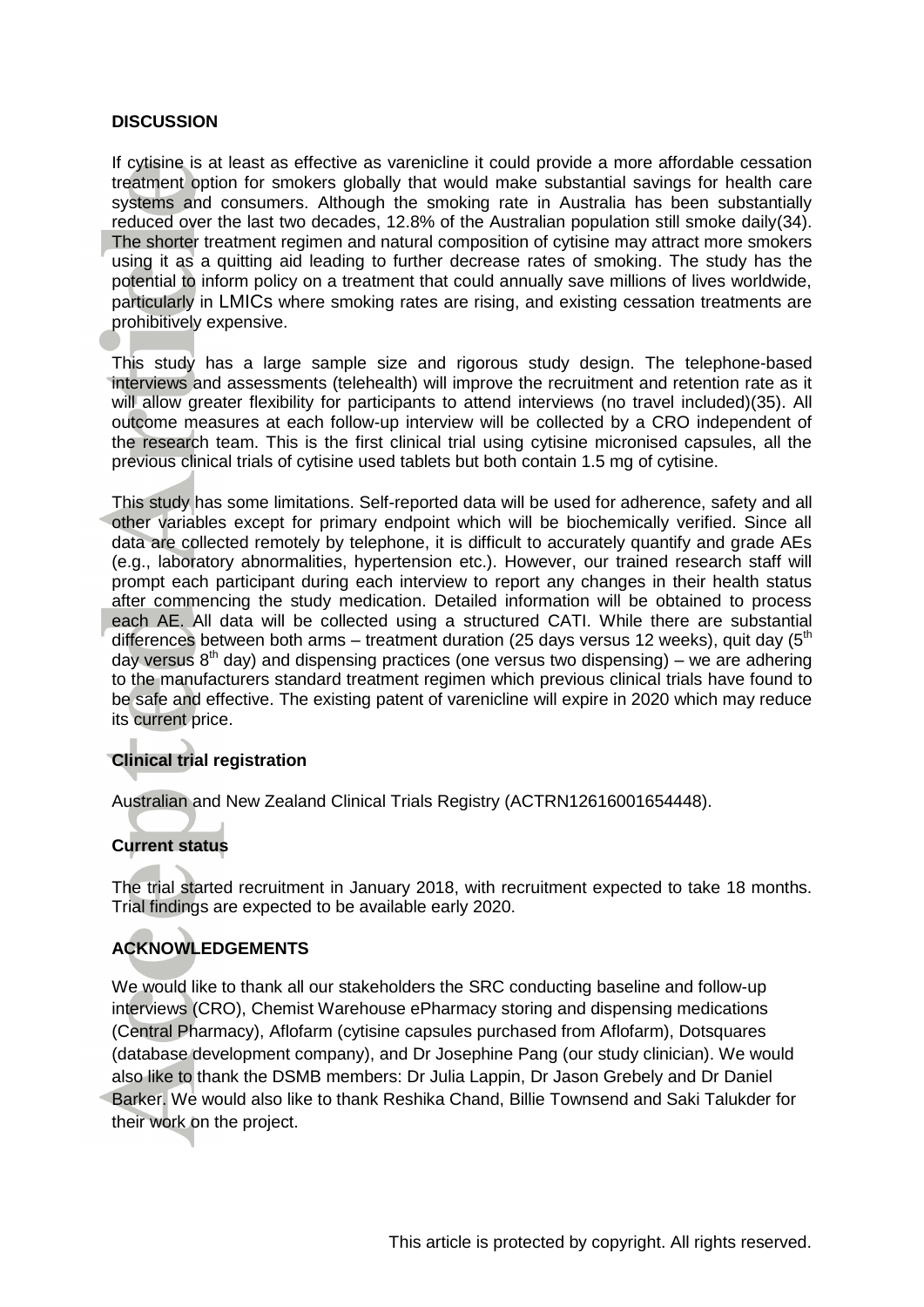#### **REFERENCES**

1. Centers for Disease Control and Prevention. Smoking & Tobacco use. Fast Facts. 2015. 2. Peacock A, Leung J, Larney S, Colledge S, Hickman M, Rehm J, et al. Global statistics on alcohol, tobacco and illicit drug use: 2017 status report. Addiction 2018;113 (10): 1905-26.

3. Cahill K, Stevens S, Perera R, Lancaster T. Pharmacological interventions for smoking cessation: an overview and network meta-analysis. Cochrane Database Syst Rev 2013(5):CD009329. 4. Anthenelli RM, Benowitz NL, West R, St Aubin L, McRae T, Lawrence D, et al.

Neuropsychiatric safety and efficacy of varenicline, bupropion, and nicotine patch in smokers with and without psychiatric disorders (EAGLES): a double-blind, randomised, placebo-controlled clinical trial. The Lancet 2016: 387 (10037): 2507-20.

5. West R, Raw M, McNeill A, Stead L, Aveyard P, Bitton J, et al. Health-care interventions to promote and assist tobacco cessation: a review of efficacy, effectiveness and affordability for use in national guideline development. Addiction 2015;110(9):1388-403.

6. Australian Government. Department of Human Services. Pharmaceutical Benefits Schedule Item Reports 2015.

7. Barendregt JJ, Bonneux L, van der Maas PJ. The health care costs of smoking. N Engl J Med 1997;337(15):1052-7.

8. World Health Organisation. Reducing risks and preventing disease: population-wide interventions. 2011.

9. Prochaska JJ, Das S, Benowitz NL. Cytisine, the world's oldest smoking cessation aid. BMJ 2013;347:f5198.

10. Tutka P, Zatonski W. Cytisine for the treatment of nicotine addiction: from a molecule to therapeutic efficacy. Pharmacol Rep 2006;58(6):777-98.

11. Zatonski W, Cedzynska M, Tutka P, West R. An uncontrolled trial of cytisine (Tabex) for smoking cessation. Tob Control 2006;15(6):481-4.

12. Stapleton JA, West R. A direct method and ICER tables for the estimation of the costeffectiveness of smoking cessation interventions in general populations: application to a new cytisine trial and other examples. Nicotine Tob Res 2012;14(4):463-71.

13. Beard E, Shahab L, Cummings DM, Michie S, West R. New Pharmacological Agents to Aid Smoking Cessation and Tobacco Harm Reduction: What Has Been Investigated, and What Is in the Pipeline? CNS drugs 2016;30(10):1-33.

14. Aveyard P, West R. Cytisine and the failure to market and regulate for human health. Thorax 2013;68(11):989.

15. Hajek P, McRobbie H, Myers K. Efficacy of cytisine in helping smokers quit: systematic review and meta-analysis. Thorax 2013;68(11):1037-42.

16. Thompson-Evans TP, Glover MP, Walker N. Cytisine's Potential to Be Used as a Traditional Healing Method to Help Indigenous People Stop Smoking: A Qualitative Study With Māori. Nicotine Tob Res 2011;13(5):353-60.

17. Etter JF. Cytisine for smoking cessation: a literature review and a meta-analysis. Arch Intern Med 2006;166(15):1553-9.

18. Rigotti NA. Cytisine—a tobacco treatment hiding in plain sight. N Engl J Med 2014;371:2429- 30.

19. Walker N, Howe C, Glover M, McRobbie H, Barnes J, Nosa V, et al. Cytisine versus nicotine for smoking cessation. N Engl J Med 2014;371(25):2353-62.

20. West R, Zatonski W, Cedzynska M, Lewandowska D, Pazik J, Aveyard P, et al. Placebocontrolled trial of cytisine for smoking cessation. N Engl J Med 2011;365(13):1193-200.

21. Leaviss J, Sullivan W, Ren S, Everson-Hock E, Stevenson M, Stevens JW, et al. What is the clinical effectiveness and cost-effectiveness of cytisine compared with varenicline for smoking cessation? A systematic review and economic evaluation. Health Technol Assess 2014;18(33):1-120.

22. Kessler RC, Barker PR, Colpe LJ, Epstein JF, Gfroerer JC, Hiripi E, et al. Screening for serious mental illness in the general population. Arch of Gen Psychiatry 2003;60(2):184-9.

23. Schulz KF, Grimes DA. Unequal group sizes in randomised trials: guarding against guessing. The Lancet 2002;359(9310):966-70.

24. iCanQuit. Available at:<https://www.icanquit.com.au/> (accessed 10 April 2018).

25. West R, Hajek P, Stead L, Stapleton J. Outcome criteria in smoking cessation trials: proposal for a common standard. Addiction 2005;100(3):299-303.

26. Benowitz NL, Jacob III P, Ahijevych K, Jarvis MJ, Hall S, LeHouezec J, et al. Biochemical verification of tobacco use and cessation. Nicotine Tob Res 2002;4(2).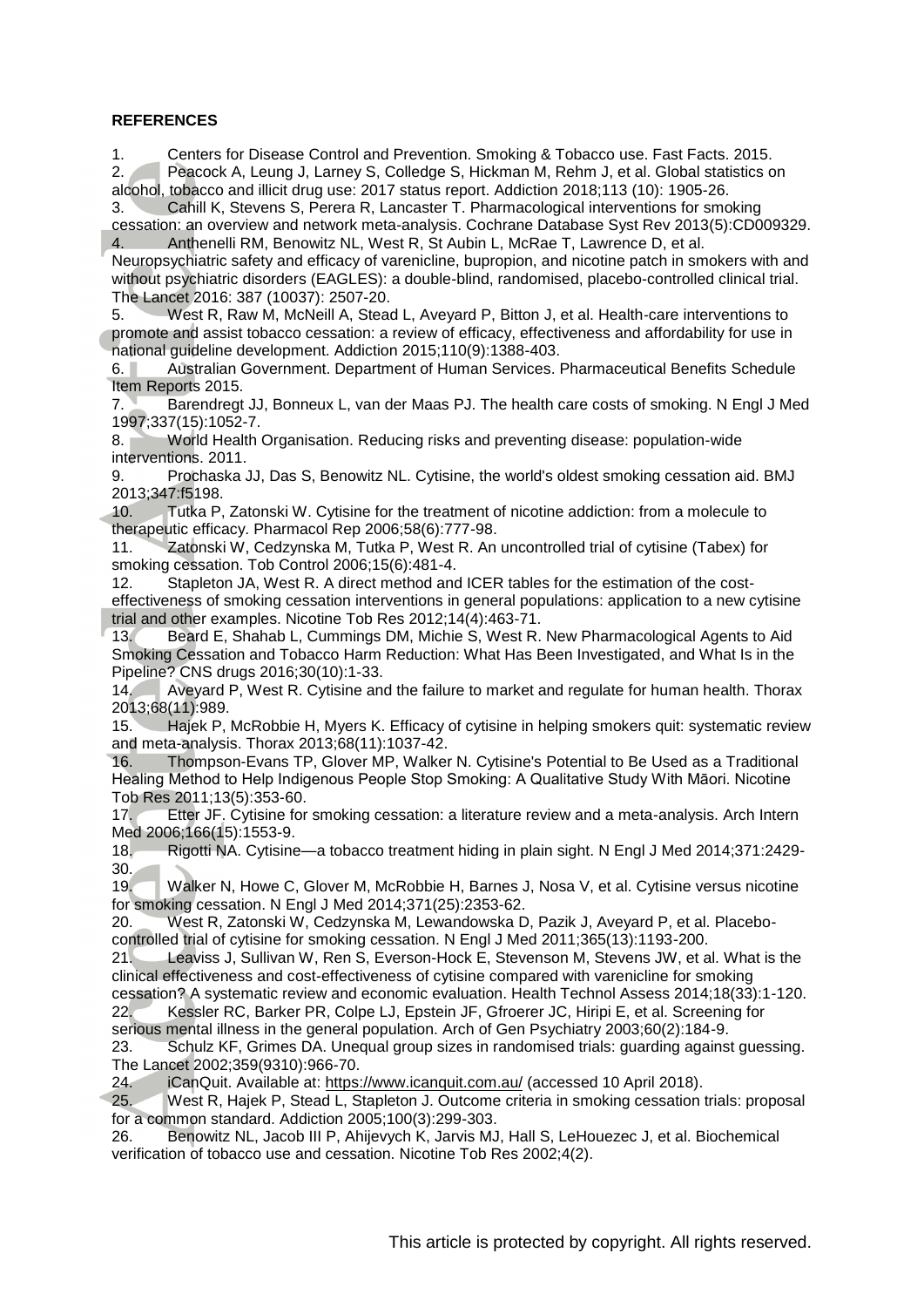27. Cahill K, Lindson-Hawley N, Thomas KH, Fanshawe TR, Lancaster T. Nicotine receptor partial agonists for smoking cessation. Cochrane Database Syst Rev 2016(5):CD006103.

28. Brose LS, West R, Stapleton JA. Comparison of the effectiveness of varenicline and combination nicotine replacement therapy for smoking cessation in clinical practice. Mayo Clinic Proc 2013;88(3):226-33.

29. Biazzo LL, Froshaug DB, Harwell TS, Beck HN, Haugland C, Campbell SL, et al. Characteristics and abstinence outcomes among tobacco quitline enrollees using varenicline or nicotine replacement therapy. Nicotine Tob Res 2010;12(6):567-73.

30. White IR, Horton NJ, Carpenter J, Pocock SJ. Strategy for intention to treat analysis in randomised trials with missing outcome data. BMJ 2011;342:d40.

31. International Conference on Harmonisation of technical requirements for registration of pharmaceuticals for human use: Good Clinical Practice. Available at: [http://ichgcp.net](http://ichgcp.net/) (accessed 10 April 2018).

32. National Health and Medical Research Council: National Statement on Ethical Conduct in Human Research 2007 - updated 2009. Available at:

<http://www.nhmrc.gov.au/guidelines/publications/e72> (accessed 10 April 2018).

33. National Health and Medical Research Council: Australian Code for the Responsible Conduct of Research. Available at:<http://www.nhmrc.gov.au/guidelines/publications/r39> (accessed 10 April 2018)

34. Australian Institute of Health and Welfare. National Drug Strategy Household Survey detailed report 2016. Canberra: AIHW; 2017.

35. Courtney RJ, Clare P, Boland V, Martire KA, Bonevski B, Hall W, et al. Predictors of retention in a randomised trial of smoking cessation in low-socioeconomic status Australian smokers. Addict Behav 2017;64:13-20.

36. Borland R, Yong H-H, O'connor R, Hyland A, Thompson M. The reliability and predictive validity of the Heaviness of Smoking Index and its two components: findings from the International Tobacco Control Four Country study. Nicotine Tob Res 2010;12:S45-S50.

37. West R, Hajek P. Evaluation of the mood and physical symptoms scale (MPSS) to assess cigarette withdrawal. Psychopharmacology 2004;177(1-2):195-9.

38. Bush K, Kivlahan DR, McDonell MB, Fihn SD, Bradley KA. The AUDIT alcohol consumption questions (AUDIT-C): an effective brief screening test for problem drinking. Arch Intern Med 1998;158(16):1789-95.

39. Herdman M, Gudex C, Lloyd A, Janssen M, Kind P, Parkin D, et al. Development and preliminary testing of the new five-level version of EQ-5D (EQ-5D-5L). Qual Life Res 2011;20(10):1727-36.

40. Lovibond S. H., Lovibond P. F. Manual for the Depression Anxiety Stress Scales, 2nd edn. Sydney: Psychology Foundation; 1995.

41. Siahpush M, Carlin JB. Financial stress, smoking cessation and relapse: results from a prospective study of an Australian national sample. Addiction 2006;101(1):121-7.

Acce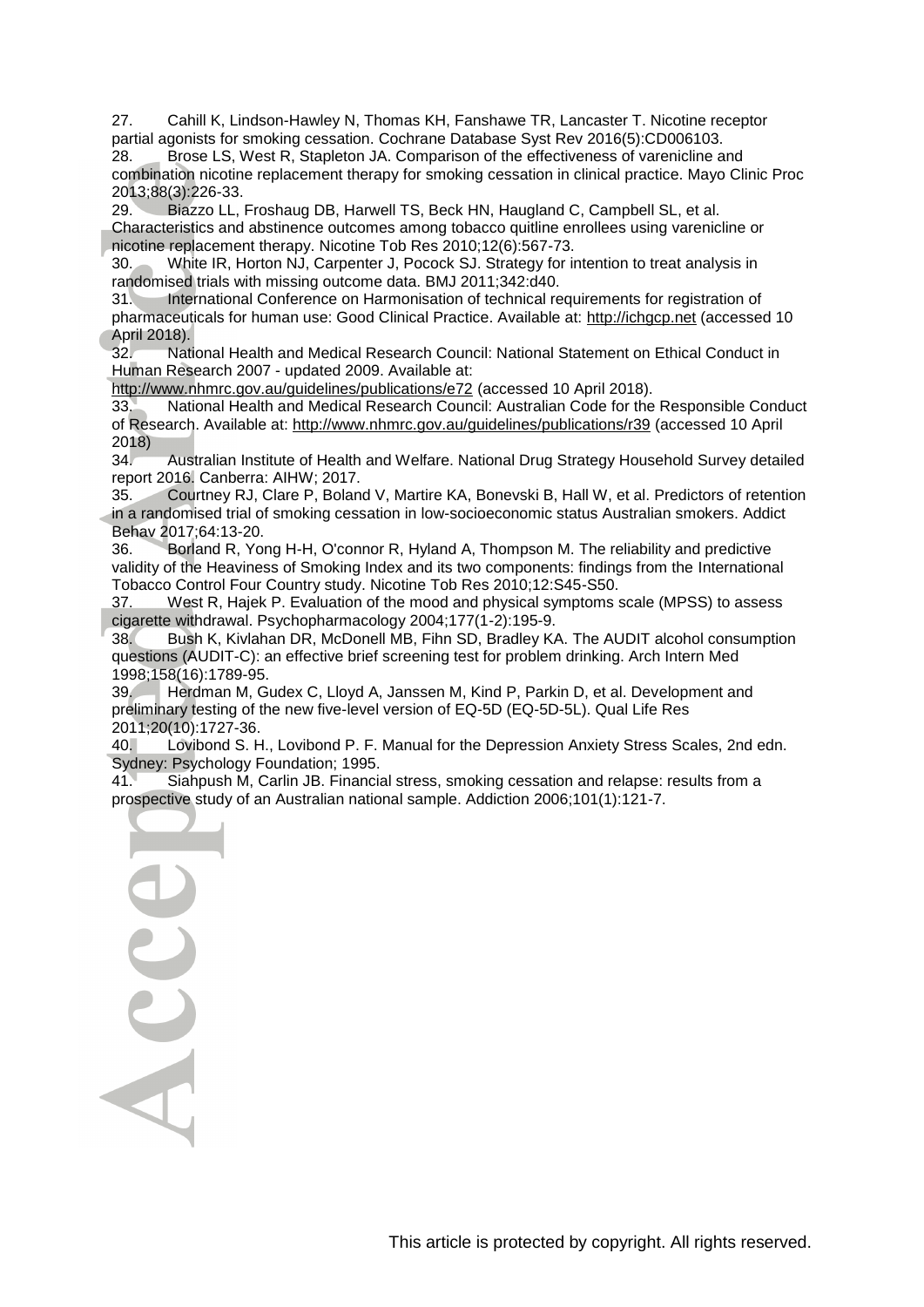### **Figure 1**: Study Flow Diagram



Abbreviations: TCC, Trial Coordinating Centre; PIS, Participant Information Sheet; SC, Study Clinician; CATI, Computer Assisted Telephone Interview; CRO, Contract Research Organisation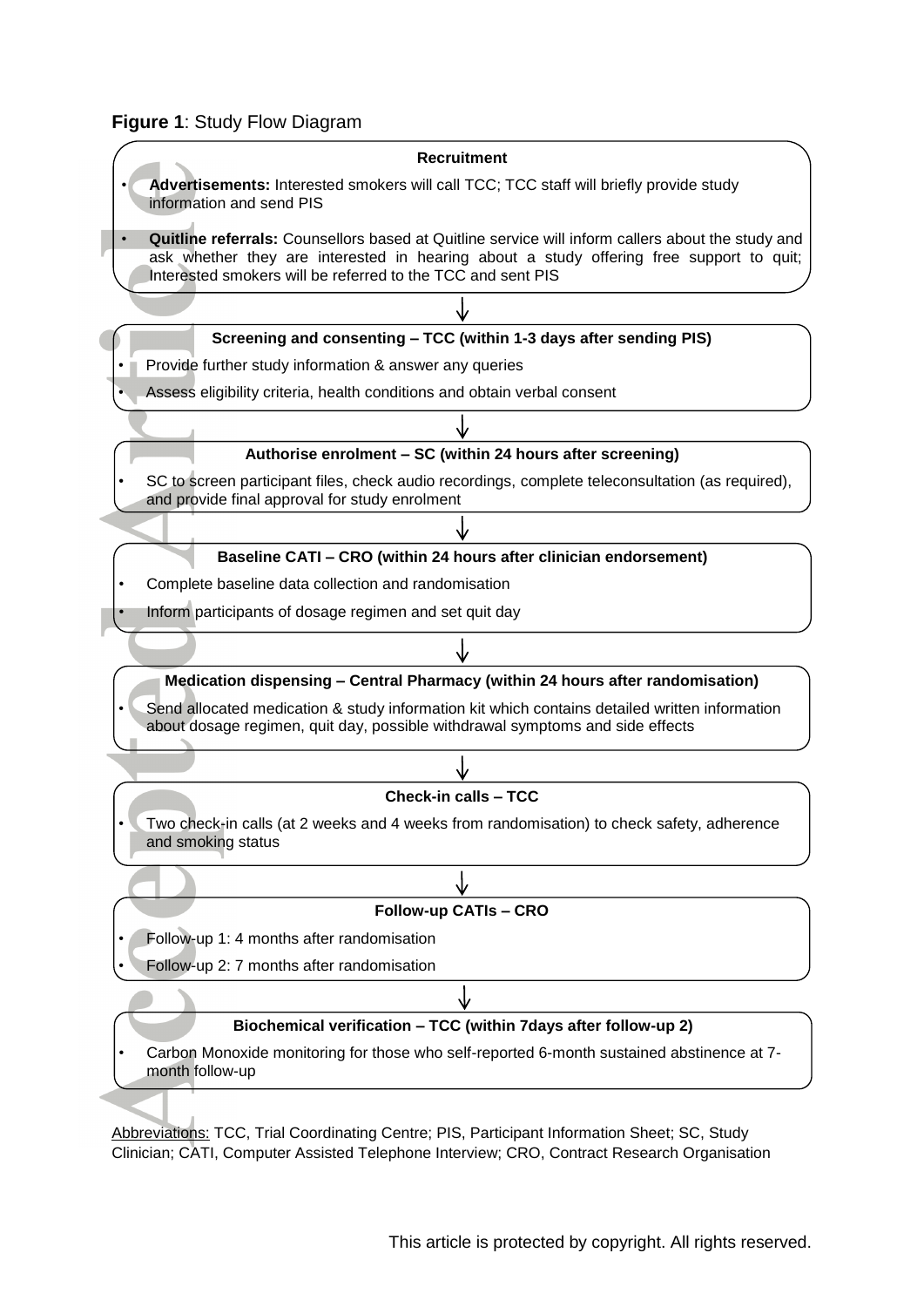

### **Figure 2:** Study Plan Schematic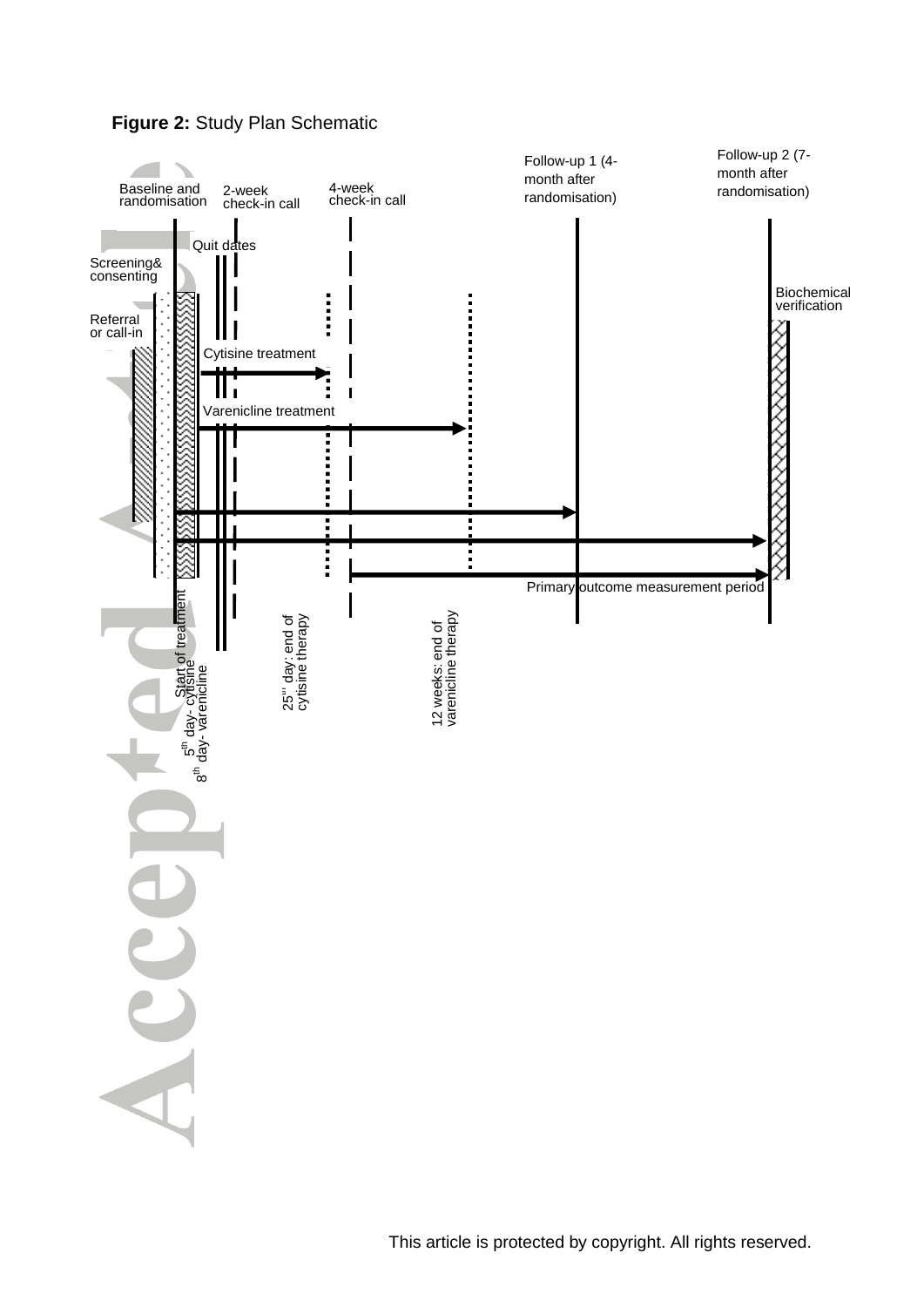# **Table 1:** Summary of assessments

| Variable                                                                                                                                                                                                                                                                                                                                                                                                                                                            | <b>Scree</b><br>ning | <b>Basel</b><br>ine | <b>Chec</b><br>k-in<br>calls | Follow-<br>up 1 (4)<br>months) | Follow-<br>up 2 (7<br>months) |
|---------------------------------------------------------------------------------------------------------------------------------------------------------------------------------------------------------------------------------------------------------------------------------------------------------------------------------------------------------------------------------------------------------------------------------------------------------------------|----------------------|---------------------|------------------------------|--------------------------------|-------------------------------|
| Age, sex, medical history review and eligibility screening                                                                                                                                                                                                                                                                                                                                                                                                          | $\sqrt{}$            |                     |                              |                                |                               |
| Socio-demographic variables: Country of birth, Aboriginal or<br>Torres Strait Islander status, education, employment status,<br>marital status, current living arrangement, average annual<br>household gross income and possession of any concession<br>card.                                                                                                                                                                                                      |                      | $\sqrt{}$           |                              |                                |                               |
| Current medications and medical conditions                                                                                                                                                                                                                                                                                                                                                                                                                          | $\sqrt{}$            |                     | $\sqrt{}$                    | $\sqrt{}$                      | $\sqrt{}$                     |
| Smoking status and number of cigarettes smoked/day                                                                                                                                                                                                                                                                                                                                                                                                                  |                      | $\sqrt{ }$          | $\sqrt{}$                    | $\sqrt{}$                      | $\sqrt{}$                     |
| Pregnancy                                                                                                                                                                                                                                                                                                                                                                                                                                                           | $\sqrt{}$            |                     |                              | $\sqrt{}$                      | $\sqrt{}$                     |
| Access to healthcare services                                                                                                                                                                                                                                                                                                                                                                                                                                       |                      | $\sqrt{ }$          |                              |                                |                               |
| Smoking habit: Age started; number of cigarettes smoked<br>per day; previous quitting experiences and methods used;<br>use and experiences with Quitline, NRT, prescription<br>medications or electronic cigarettes; perceptions about<br>smoking cessation advertisements and taxation; smoking<br>cessation care received from health professionals; type of<br>cigarettes smoked (e.g. roll-your-own and/or factory-made);<br>and money spent on cigarette/week. |                      | $\sqrt{}$           |                              |                                |                               |
| Nicotine dependence: The nicotine dependence will be<br>assessed using 2-item Heaviness of Smoking Index<br>$(HSI)(36)$ .                                                                                                                                                                                                                                                                                                                                           |                      | $\sqrt{ }$          |                              | $\sqrt{}$                      | $\sqrt{}$                     |
| Intention to quit smoking assessed using 4 point criteria (will<br>quit in the next 30 days; will quit in the next 6 months, but not<br>in the next 30 days; may quit in the future, but not in the next<br>6 months; never expect to quit).                                                                                                                                                                                                                        |                      |                     |                              | $\sqrt{}$                      | $\sqrt{}$                     |
| physical<br>signs and symptoms<br>associated<br>with<br><b>The</b><br>withdrawal: This will be measured using 12-item Mood and<br>Physical Symptoms Scale (MPSS)(37).                                                                                                                                                                                                                                                                                               |                      | $\sqrt{ }$          | $\sqrt{}$                    | $\sqrt{ }$                     | $\sqrt{}$                     |
| Alcohol use and abuse: This will be assessed using 3-item<br>Alcohol Use Disorders Identification Test (AUDIT-C)(38).                                                                                                                                                                                                                                                                                                                                               |                      | $\sqrt{ }$          | $\sqrt{}$                    | $\sqrt{ }$                     | $\sqrt{ }$                    |
| Cannabis use in the last month                                                                                                                                                                                                                                                                                                                                                                                                                                      |                      | $\sqrt{ }$          |                              | $\sqrt{ }$                     | $\sqrt{}$                     |
| Health related quality of life: This will be measured using<br>EuroQol five dimension questionnaire (EQ-5D-5L)(39).                                                                                                                                                                                                                                                                                                                                                 |                      | $\sqrt{}$           |                              | $\sqrt{}$                      | $\sqrt{ }$                    |
| Mental distress using 21 item Depression Anxiety Stress<br>Scales (DASS)(40).                                                                                                                                                                                                                                                                                                                                                                                       |                      | $\sqrt{}$           |                              | $\sqrt{ }$                     | $\sqrt{}$                     |